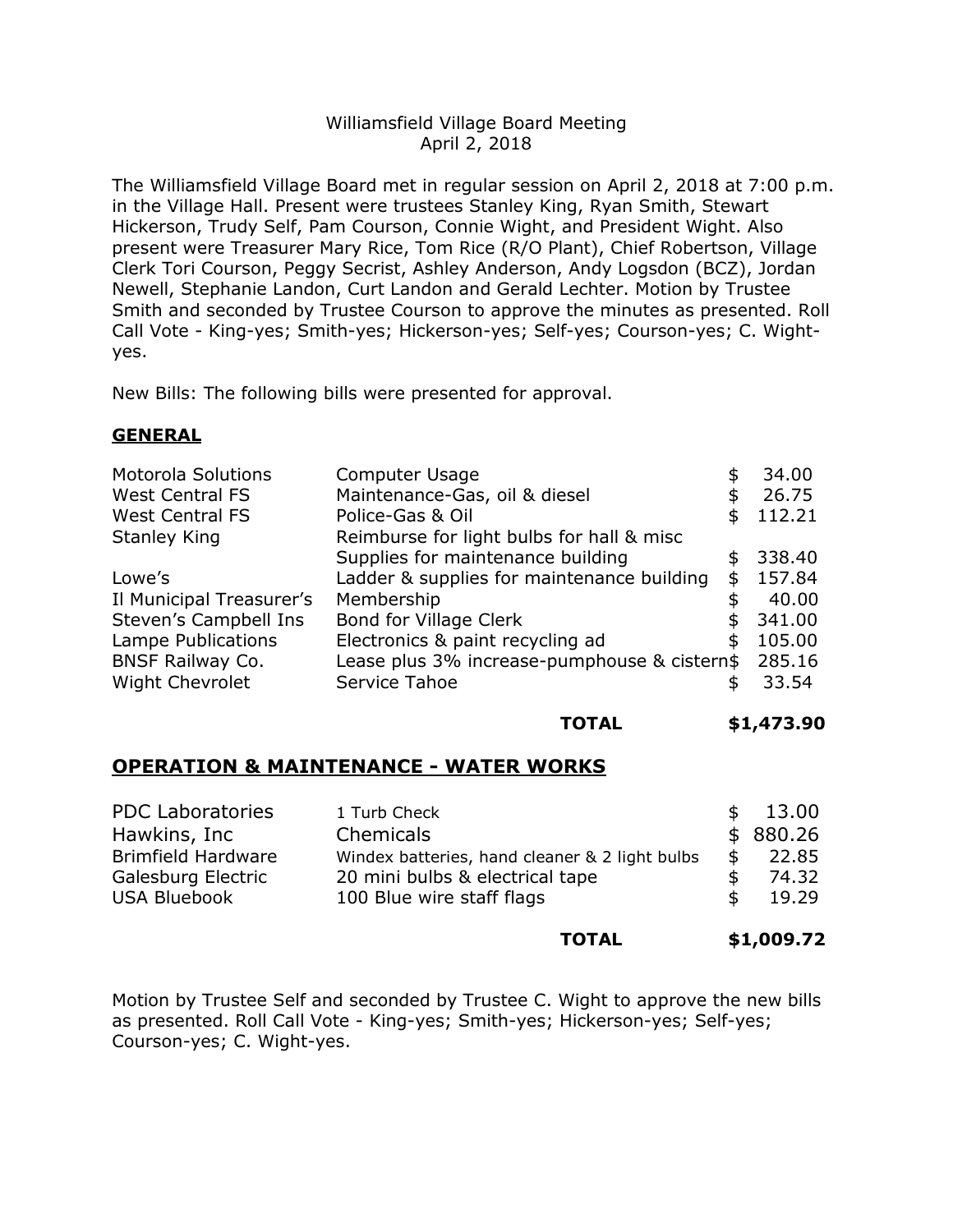President Wight reviewed financial statements for the month. All were in order. Motion by Trustee King and seconded by Trustee Smith to approve financial statement. Roll Call Vote - King-yes; Smith-yes; Hickerson; Self-yes; Courson-yes; C. Wight-yes.

Public Comment: Andy Logsdon from Bruner Cooper and Zuck presented 4 different options for grinding down some intersections in town so the transition of turning into certain streets is smoother and not so rough. Andy and the Board decided the most cost effective and best for the Village's certain needs is to use a milling machine to grind out the bumps at the intersections and then the County would come in and oil and chip over the spots to smooth it out. The cost for 5 locations would be \$15,000-\$16,000 that would be paid out of Motor Fuel Tax. Andy, President Wight, Stanley and Ryan are going to drive around and locate the worst spots and possibly repair more than 5 locations. The repairs would be done around August because the County oils and chips in August or September. The Board is planning to apply for a grant to assist in costs of replacing water lines throughout the Village. There have been 4 water breaks so far this year and the oldest pipes continue to break. Trustee Wight and Bruner, Cooper and Zuck have been in contact with WIRC that will help apply for the water grant. Before the Village can apply for the grant, a full plan needs to be in place and permits need to be applied for the application needs to be turned in by December and the repairs would be started in 2019. Tom Rice asked Andy to find out if tearing down and redoing the old water house would be covered under the water grant and Andy is going to look into it. Peggy Secrist read a letter to the Board about her disappointment in the Village Board and Village Police Department over the arrest of village employee Rick Secrist on November 6<sup>th</sup> for driving under the influence and expressed the hardships it has caused their family. Stephanie Landon spoke of an ongoing problem with an alley beside her property and the safety problems it causes for her day care kids and parents. Stephanie asked what steps she needs to take to get the alley closed/vacated. The Board advised her to reach out to the Knox County Zoning Department.

Correspondence: The Board switched companies for their extinguisher needs to AAA Fire Extinguishers.

Maintenance Department: Trustee King, Trustee Smith and Don Smith swept the maintenance building's floor, replaced several lights, cleaned out the gutters and is going to have the roof that has leaked for a long time repaired. President Wight praised them on how good it looked.

Police Report: The following calls for service were handled by the police department for the month of March:

Custody Dispute **Report on file** Domestic Battery **Report on file** Other Animal Complaint Report on file Driving Complaint Warned and Advised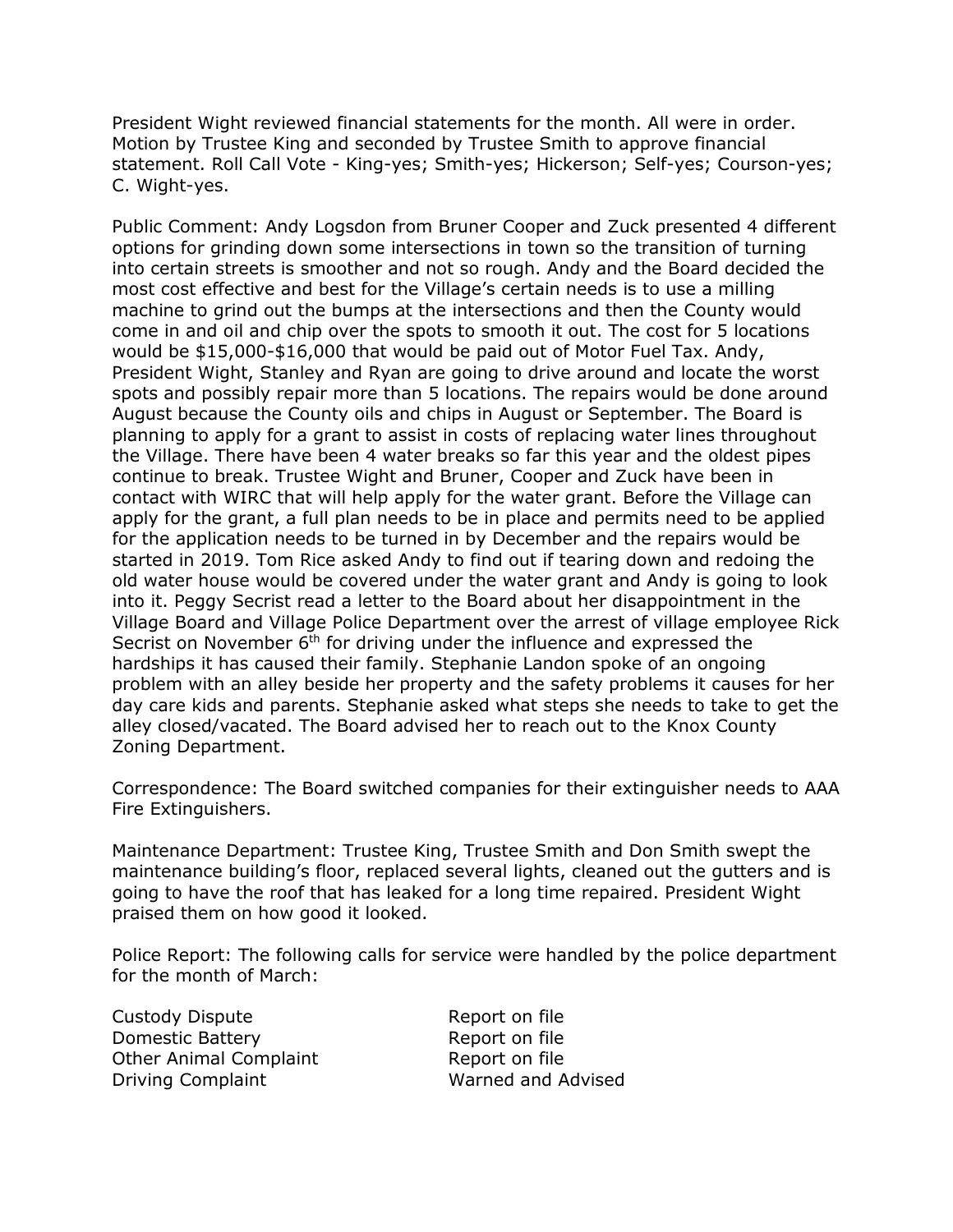# **Citations issued in March:**

| <b>Violations</b>           | Citations | Warnings |
|-----------------------------|-----------|----------|
| Seatbelt                    | O         |          |
| Speeding                    | 0         |          |
| Disobeyed Stop Sign         | Ü         |          |
| <b>Ordinance Violations</b> | 0         |          |
| Other                       |           |          |

Park Report: The playground committee shared the newest proposal for lighting. They have plans set up for 1st workday to prepare for equipment set up. The parks association will have a work day April 28 to work on arboretum tags, mulch, work on big sign for disc golf, paint the mini golf building, trim bushes, clean restrooms, and perennial clean up. Parks association will donate 3 sets of disc to the library to loan out. The annual meeting was held; dues were collected, meetings dates and times were set up and officers elected.

Water Report: Tom Rice met with RicK Lafollette and Russ Galbreath about the demolition and replacement of the old water house. Tom is hoping they can save the east and north wall and then only have to build 2 new walls and make a removable roof. A few Board members are going to reach out to Brian Hall about the plan on replacing water meters to make sure he still wants to do them because the replacement process needs to begin.

Street Report: Streets were plowed again, they have plans to clean out ditches and culverts and replace culverts in order to help with drainage.

Old Business: Motion by Trustee Hickerson and seconded by Trustee C. Wight to approve the 2018-2019 budget. Roll Call Vote - King-yes; Smith-yes; Hickersonyes; Self-yes; Courson-yes; C. Wight-yes. Chief Robertson will take photos and send out warning letters to residents with unsightly properties.

New Business: President Wight opened the sealed bids for the sale of 214 N Olive Street that is owned by the Village because a lien placed on the home was never paid. The first bid was from Gerald Lechter for \$4,200 with a detailed letter on what his plan was to do with the property; he plans to either remodel the current home or tear it down and built new. He plans to rent it out to a family member. The next bid was from Chuck Ingle for \$1,000 with no plans attached. The Board will later go into executive session to discuss the sealed bids. Trustee Courson shared a letter from concerned community members asking for Village Board's approval to send the letter to our fire department requesting them to establish a more reliable and faster-responding ambulance service for residents. The letter also thanks the fire department and all our community member volunteers for providing us with exceptional volunteer emergency care for the past 30+ years.